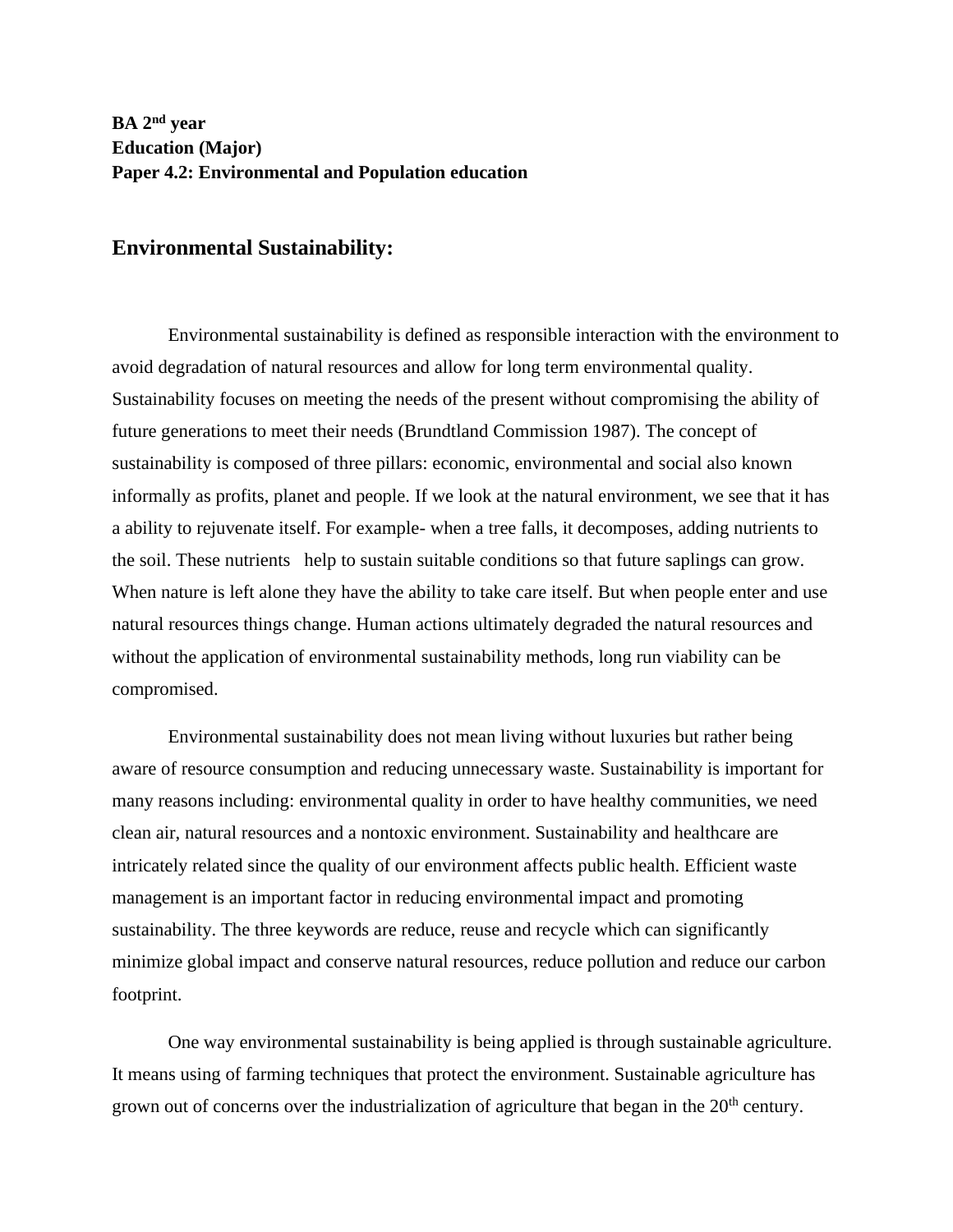Similarly Sustainable forestry is another application of environmental sustainability. It is defined as the practice of regulating forest resources to meet the needs of society and industry while preserving the forest's health. Forest is very important for the local and national economy. Wood can be used as a source of fuel, timbers can be used in the construction of industry and wood pulp can be used in the manufacture of paper. Apart from that trees are store house of carbon dioxide, keeping it out of the atmosphere.

Nature has a tremendous capacity to sustain itself. Maintenance of the soil fertility or the process of forestation, when left alone nature can rejuvenate itself. But the way natural resources are depleted, it is not possible for the nature to sustain itself anymore. So, to maintain the ecological balance, we must make changes in the way we utilize the natural resources for our benefits. Everybody should employ environmentally sustainable methods to ensure that the future generations can enjoy the natural resources of our planet in the same way as we are utilizing it. Many steps have been taken towards environmental sustainability to reduce the impact of the environment.

At present sustainability is not a choice but a necessity. There are certain things that everybody should do to promote sustainability. These are-

- **Recycle:** Recycling is one of the best things to promote sustainability. Recycling and buying products made with recycled materials has many far reaching benefits. It reduces pressure on raw materials, reduces mining and the fuel and other costs associated with extracting, transporting and processing minerals.
- **Make informed choices:** People make a shift in purchasing things by choosing sustainable goods and services. Always gather information and buy things that he/she really need it. People make the habit that when they buy anything, first of all compare different products and make sure that the buying products must promote sustainability. Buying in bulk will also reduce packaging waste.
- **Grow own garden:** One can help reduce carbon footprint and reduce negative environmental impacts by growing own food in own backyard. Planting vegetables in own garden has many benefits. It can grow without using any chemicals or pesticides, recycle kitchen waste as fertilizer and enjoy freshly grown vegetables.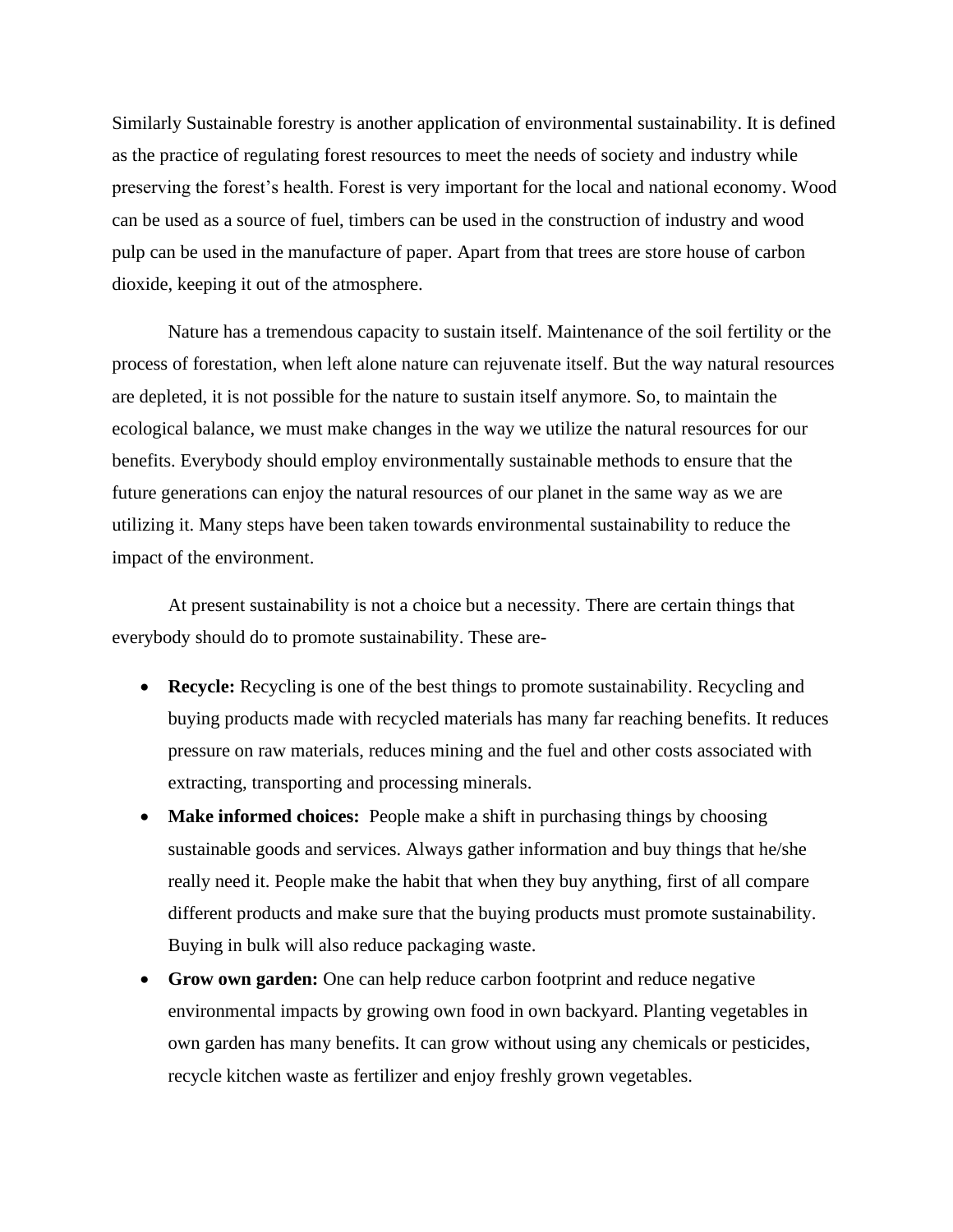- **Minimize waste:** It is seen that 50% of the food produced in the USA never reaches the table of the consumers. It is wasted in the process of transportation, packaging and marketing. Some of the food is also waste by consumers by throw it away. Reducing food waste can significantly help the environment as well as save everyone on grocery bills.
- **Watch your utility bills:** Conserving energy and minimizing waste will help one reducing utility bills as well as promoting sustainability. One can save energy bills significantly by replacing all the faulty appliances and fittings. Everybody should have the habit of turn off lights and air conditioning when leave the room. Little things like unplugging appliances while not in use or closing windows when heat or air conditioning is on, make a big difference in the long run to save energy, reduce environmental footprint and will also show up as a reduction on bills.
- **Purchase energy efficient appliances:** Replace all old home appliances with energy efficient ones. Energy efficient appliances are better insulated and save energy. Such as – new water heater, thermostats, heat pumps, air-conditioning, washing machines etc.
- **Compost kitchen waste:** Try to use as much food from your kitchen as possible and employ many of the clever left over cooking ideas given by popular cook books. Any unusable raw waste can make great compost fertilizer for your garden. Avoid using chemical fertilizer to reduce negative impacts on the environment.
- **Carpool or use public transportation:** Carpooling or using public transportation more often will reduce transportation cost as well as reduce carbon emissions from car. If we all look the bus to work once in a while, it would have a great impact on the air quality of our cities.
- **Plant more trees:** Planting more trees and plants has many environmental, economic and social benefits. Trees improve air quality of the place we live in by absorbing carbon dioxide and releasing oxygen and give us food and shade. A regular sized tree can clear about 330 pounds of carbon dioxide while producing oxygen for the whole community every year. Trees also combat the greenhouse effect, reduce the pressure on heating and cooling, therefore saves energy.
- **Support organization dedicated to sustainability:** Everyone should help by joining the Non- profit organization that works to promote sustainability. There are also many